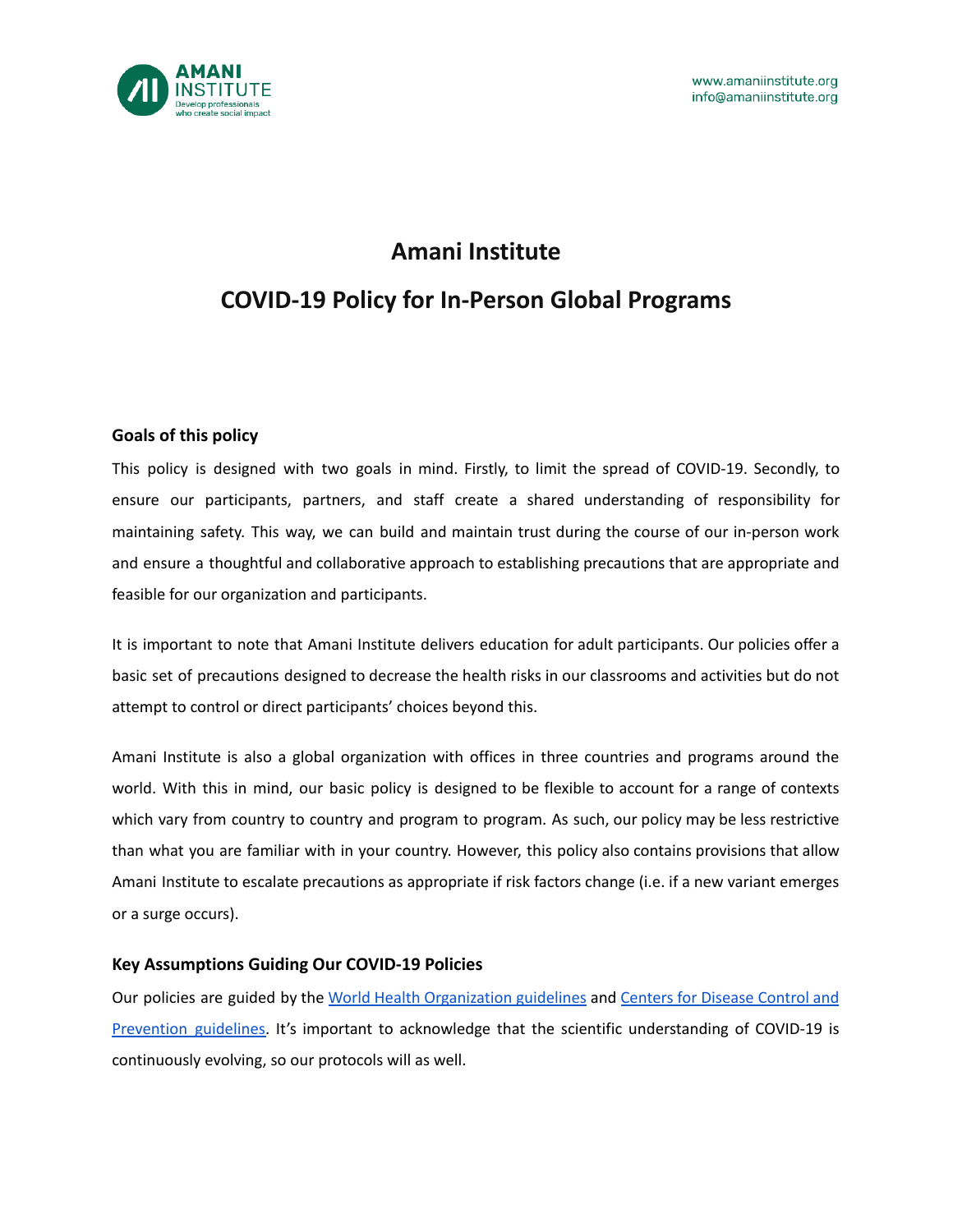

- 1. **Incubation Periods and Transmission:** COVID-19 has an incubation period of 5-6 days and sometimes as long as two weeks before symptoms appear. A person generally can transmit the disease up to two days before showing symptoms.
- 2. However, "symptoms" are not always obvious or noticed. For this reason, if someone tests positive or shows symptoms, we must assume anyone in "close contact" with this person in the last five days could be at risk.
- 3. **Close Contact**: Close contact is being 2 meters (6 feet) or less away from someone with COVID-19 for a duration of 15 minutes or more over a 24-hour period. Even if you are/were wearing a mask, this is still considered close contact.
- 4. **Isolation Periods for Positive Cases**: If you have symptoms or a positive COVID-19 test, it's recommended you isolate for a minimum of 5 days. If you have a severe infection, isolate for a minimum of 10 days and consult a doctor before ending isolation. In either case, you must be fever-free and your symptoms must be resolved for at least 24 hours before returning to our programs.
- 5. **Isolation Periods for Close Contact Exposures** (no test result or symptoms, yet): If you are vaccinated or have recovered from a recent COVID-19 infection, no isolation is required. However, you should closely monitor for symptoms and get tested.
- 6. **Immunity Periods**: Immunity for COVID-19 is not well understood or universally agreed upon and may vary depending on the variant and the person's immune response. However, in general, people who have recovered from COVID-19 are provided with a level of immunity for at least six months after recovery.

### **What Amani Institute is Responsible For**

Following is a list of minimum requirements Amani Institute has provided to its teams for global programs. Local teams have ultimate discretion on how to implement these requirements. These precautions may be escalated at the discretion of local staff.

- 1. **Program Spaces/Venues** must allow for social distancing between participants (6 feet/2 meters). Outdoor space is preferred but not required.
- 2. **Accommodations for Participants** must allow for single sleeping rooms and private spaces. Single bathrooms are preferred but not required.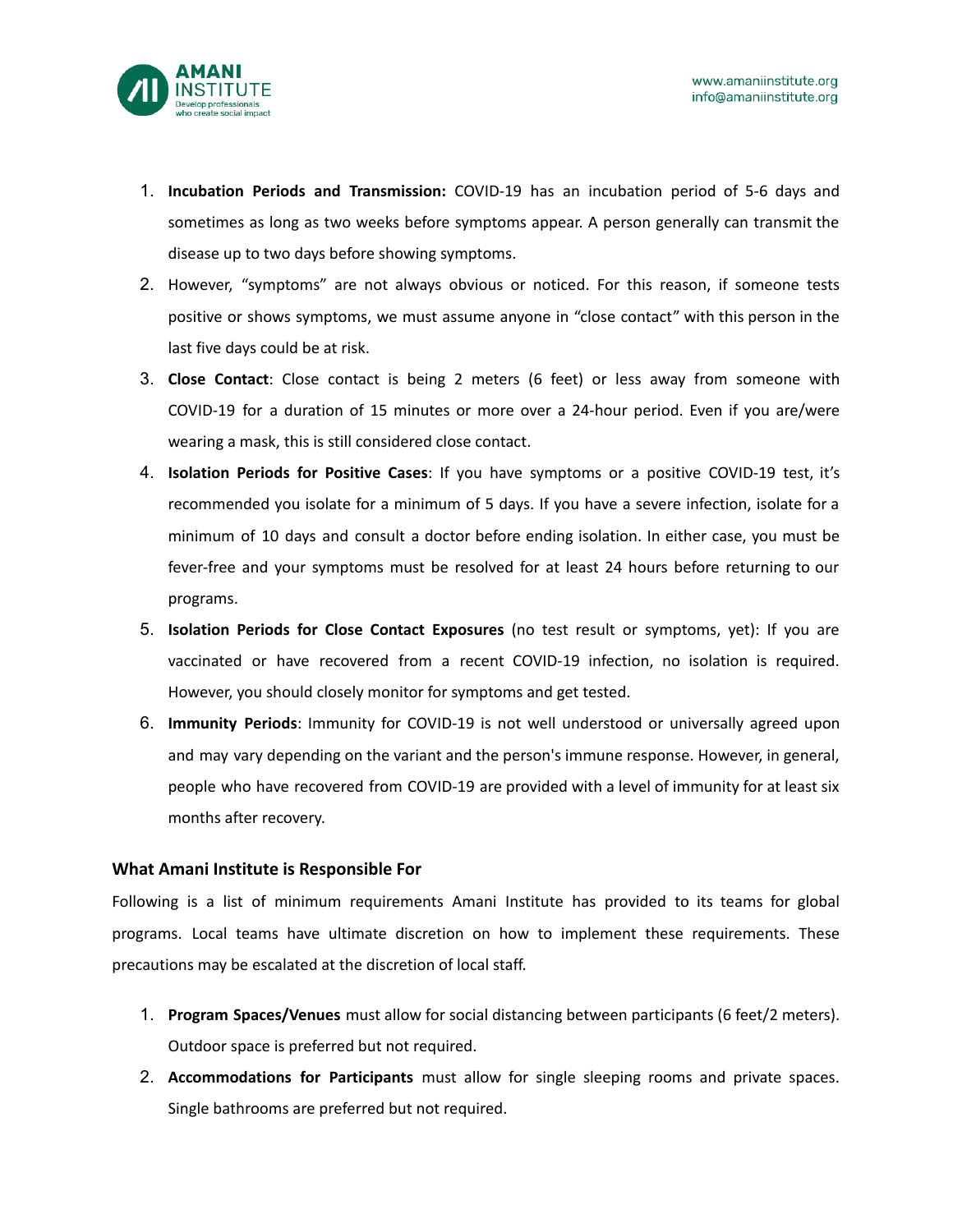

- 3. **Close Contact Provisions:** While close contact will be minimized, it is unavoidable in our line of work, whether it is in workshops that require close-contact group activities (such as Bioempathy) or sharing bathrooms in the offices or in your accommodations. As such, Amani Institute must provide for basic protection and hygiene in these scenarios. Specifically, this includes providing backup masks and hand sanitizer.
- 4. **Duty to Inform, Remind, and Enforce Policies**: All facilitators and project managers must take necessary steps to ensure participants are aware of the policies and adjustments surrounding COVID-19 (i.e. reading the COVID-19 class rules at the beginning of a program and issuing reminders throughout).
- **5. Staff Wear Masks at all Times** where social distancing is not possible.
- 6. **Continuously Evaluate and Possibly Adjust COVID-19 Protocols** in consultation with participants and in response to changing risk levels, laws, policies, and global protocols.
- 7. **Follow General COVID-19 Protocol Guidelines Shared Internationally**, using the WHO and CDC as references.

### **What Participants are Responsible For**

- **1. Follow Country Laws** (including vaccination and other requirements for travel).
- 2. **Follow Policies of Local Amani Institute Offices and Program Specific Policies,** if more expansive than our basic policy (these will be stated if different from our basic policy).
- **3. Wear Masks at All Times** during program activities where social distancing isn't possible
- **4. Notification Protocol:**
	- **a.** If you test positive, notify program staff and follow their instructions regarding isolation before returning to in-person activities. Program staff will notify the class of the person who has tested positive, so they can respond accordingly (get tested, etc.).
	- b. If you have had close contact with someone who tests positive, notify the program staff before returning to in-person activities. Staff will notify other participants. Follow instructions of program staff regarding isolation or testing.
	- c. If you are showing symptoms (not feeling well), notify program staff and do not return to in-person activities until instructed to do so by staff.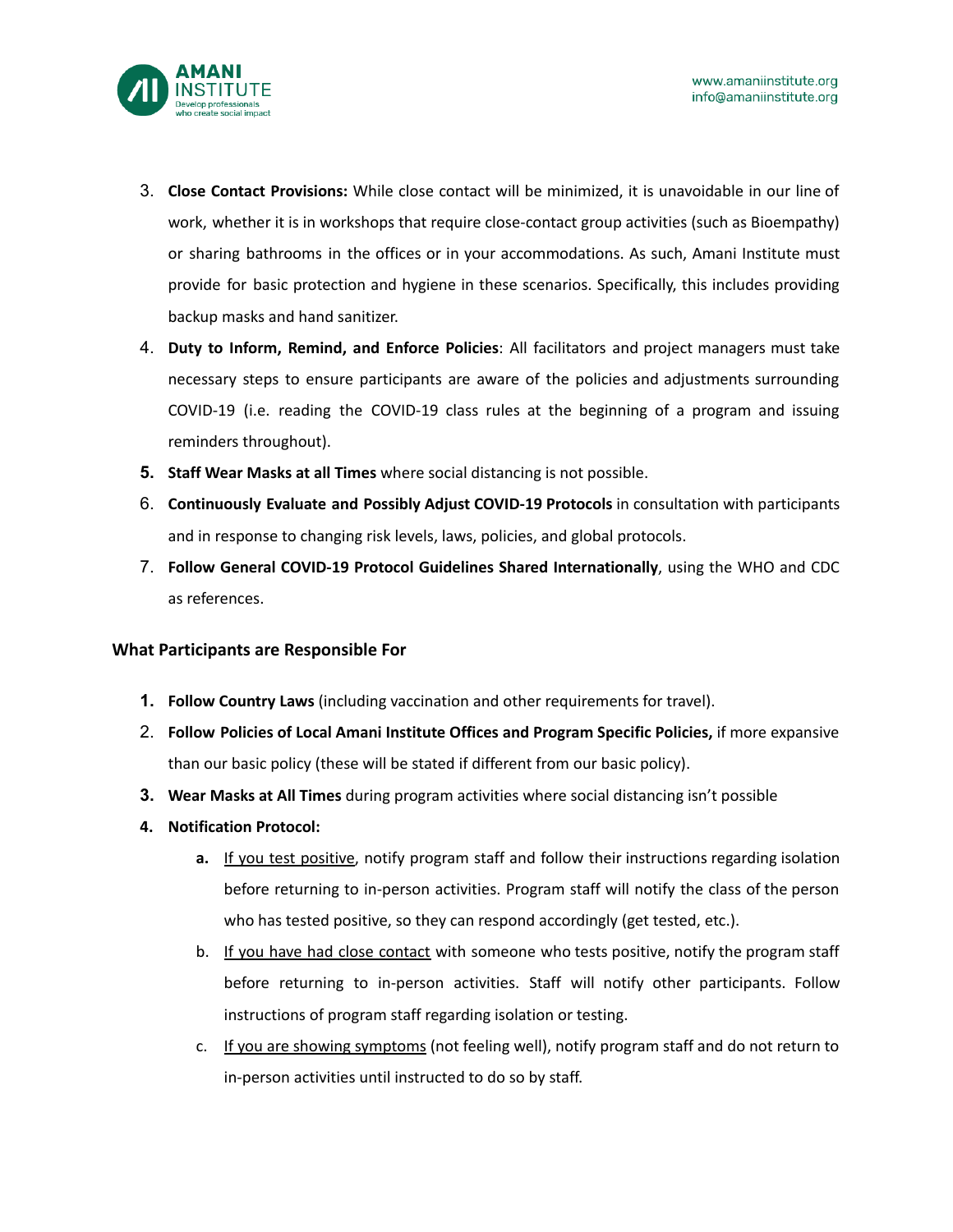

**5. PCR Test:** Every participant must be tested during the first week of the program. This will be paid for by Amani Institute. After that, PCR test requirements are based on the instructions of program staff and local laws. Subsequent tests may not be paid for by Amani Institute.

#### **What We Recommend but Not Require**

- Updating Vaccines and/or Carrying Immunity: In line with the evolving scientific recommendations and our shared public health responsibilities, Amani Institute encourages participants to be immunized (up-to-date vaccination or antibodies through recovery) and carry proof of immunity (i.e. vaccination card or appropriate test results).
- Dialogue with Facilitators: We recommend that program managers and participants create a safe space, facilitate, and foster dialogue where appropriate or necessary to discuss the varying needs and risk preferences of participants in each program.

### **Escalation – Additional Measures Amani Institute May Take if Contexts Change**

Generally, Amani Institute will follow global and local guidelines as the pandemic continues, responding to varying levels of risk and appropriate measures to safeguard ourselves and our participants as well as the people we interact within our activities. Any changes in COVID-19 policies will be discussed with participants. This may include:

- 1. Postponing or taking activities online
- 2. Increasing hygiene rules
- 3. Increasing testing requirements
- 4. Instituting routine temperature and symptom checks
- 5. Increasing mask requirements
- 6. Other measures not included here.